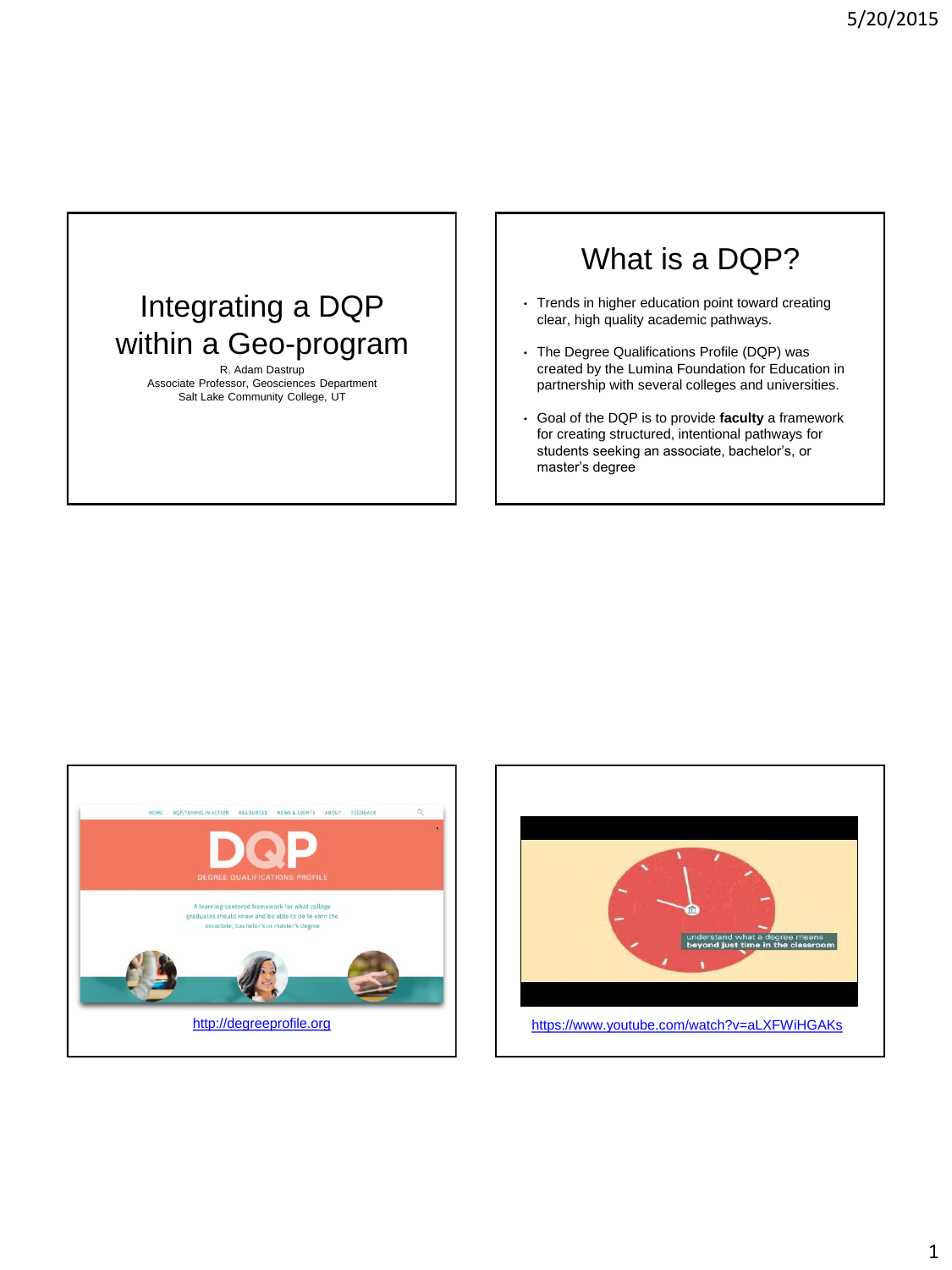### Guiding Principles of the DQP

- Coherent, *intentional pathways* for learning with a focus on what students should *know* and *do*.
- Sequenced, integrated *learning experiences* focused on the *transfer* of knowledge and skills
- *Transparency* and *portability* of learning
- *Quality assurance* of educational degrees and programs; Inclusion and equity
- *Collaboration* within and between institutions

# Purpose of the DQP

- Provides structured reference points that allows faculty to articulate and better align institutional and departmental learning outcomes and assessment practices.
- Offers academic and career advisors a framework to better explain the structure and cohesion between general education, departmental, and college-wide learning outcomes.
- Gives 2-year institutions and community college students a structured and transfer path the aligns associate, bachelor's, and graduate-level credentials.
- Offers ways to strengthen articulation agreements between institutions of higher learning based on the "core indicators."

# DQP Core Indicators

- Each core indicator aims to provide performance indicators as students successfully progress from the associate level towards their bachelor's or master's credentials.
- Each school completes an audit of their program to see how it aligns with the core indicators.



### Implementation of the DQP

- The Geosciences Department at SLCC chose to focus on the Geography and Geospatial Technology programs because of their advanced application of high impact practices (e.g. ePortfolios, capstone, learning communities, and undergraduate research).
- The department used the DQP core indicators as a way to align with the *Geography for Life* standards and *Geospatial Technology Competency Model* (GTCM). Information from the *Road Map Project* was also used.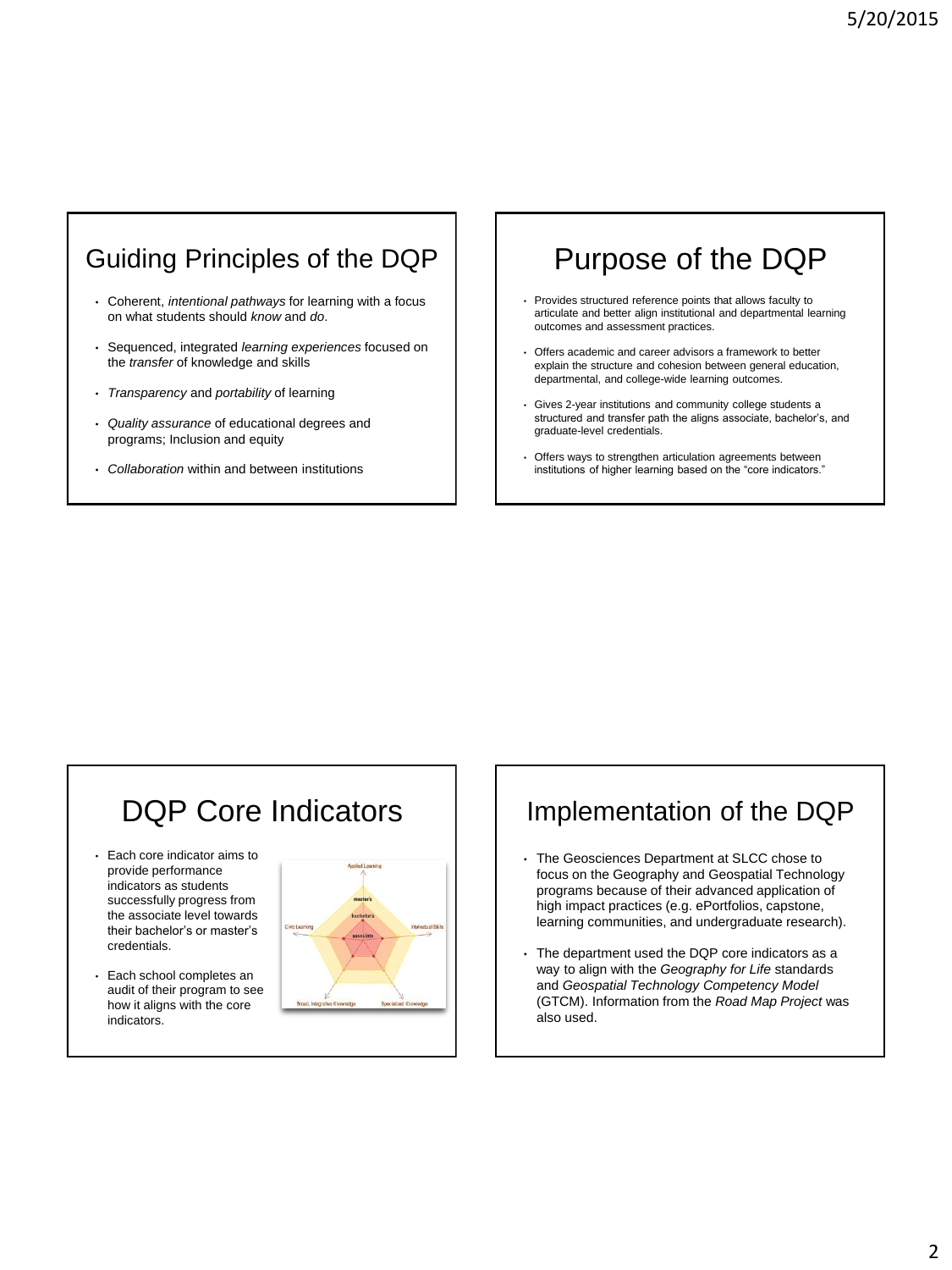### Implementation of the DQP

**Step 1**: Audit articulation agreements with other Geography programs in the State of Utah and remove all that did not directly articulate.

**Step 2**: Implement the departments Geospatial Technology Certificate of Proficiency as a stackable credential within the Geography AS degree.

**Step 3**: Create a standardized curriculum map for each of the courses within the restructured Geography AS in relation to the DQP core indicators and AAC&U Value Rubrics.

**Step 4**: Determine strengths and weaknesses of the restructured Geography AS and modify accordingly.

#### DQP Indicators for Broad and Integrative Knowledge

At the associate's level, students pursuing a degree in Geography will:

- · Describe how existing knowledge or practice is advanced, tested, and revised through the scientific method and geographic inquiry. greprito inquiry.<br>cribe and examines a range of perspectives on key issues related to physical and cultural geography
- · Apply mapping technology to analyze core concepts related to geography.
- At the bachelor's level, students pursuing a degree in Geography will:
- . Describes and evaluate the ways in which Geography is related to another field of study and how the two interre science, society, economic life, and technology.
- · Produce an investigative work drawing on specific theories, tools, and methods from the field of Geography and another
- Fridation at messages we want attempt at specific transfers, upos, and methods from the test of company feld of study.<br>• Define a problem important to the field of Geography, justify the significance of the problem in a wi At the master's level, students pursuing a degree in Geography will:
- 
- · Articulate how Geography has developed in relation to other major domains of inquiry and practice - Designs and execute an applied, investigative work that draws on the perspectives and methods of Geography and<br>another field of study, and assesses the resulting advantages and challenges of including these perspectives ethods
- Articulate and defend the significance and implications of the work in Geography in terms of challenges and trends in a<br>physical, environmental, or cultural context. .

# Broad Knowledge

- A major portion of the Geography AS degree is general education.
- All general education geography courses align with "broad knowledge" as outlined by the DQP.



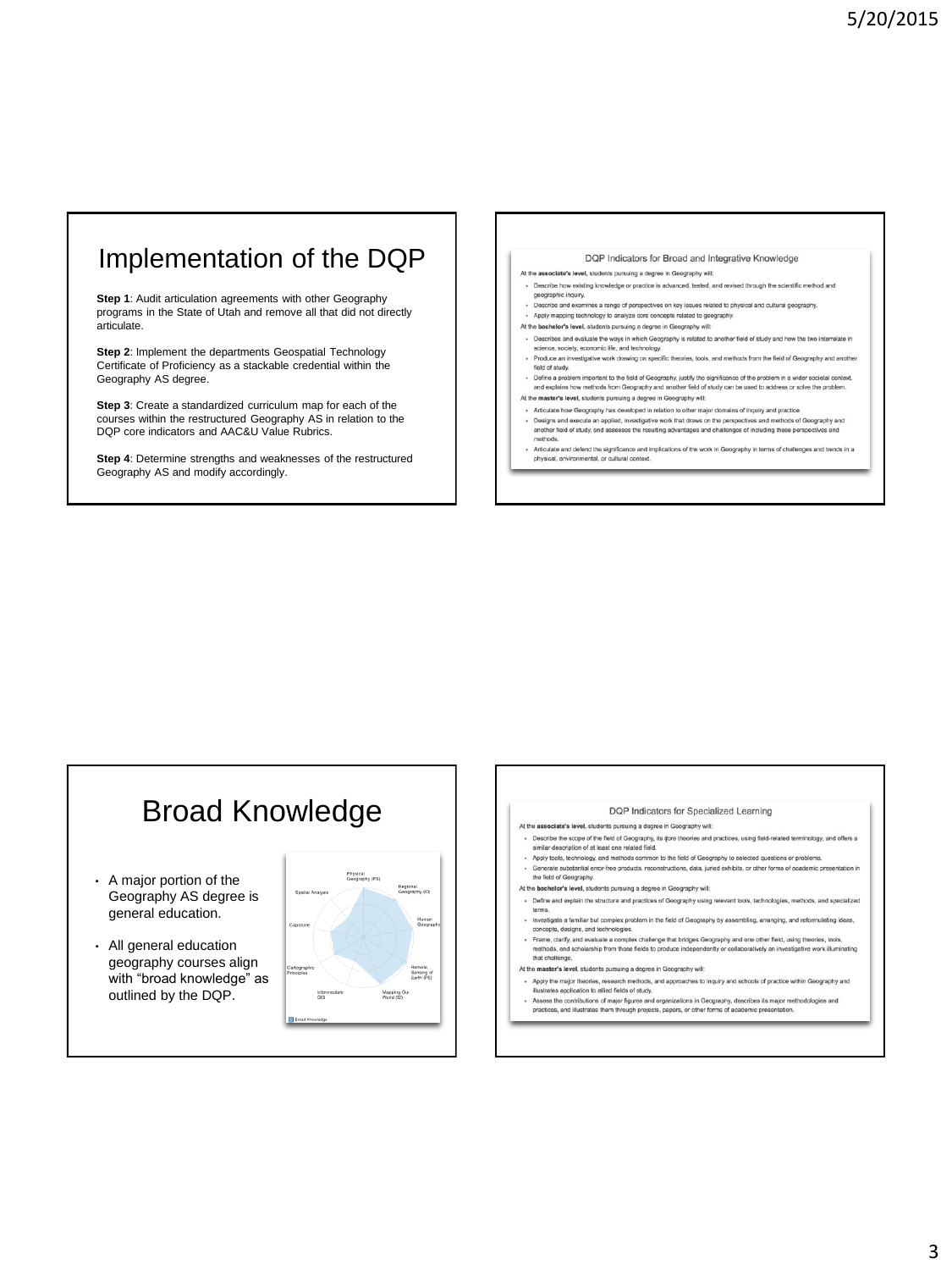

• All of the majors-level courses within the Geography AS degree align with "specialized knowledge" as outlined by the DQP.





# Intellectual Skills

- SLCC requires every program to assess their general education and program-level courses using modified versions of the AAC&U Value Rubrics.
- Our assessment aligns with the intellectual skills goals outlined by the DQP. They include: *academic knowledge*; *effective communication*; *quantitative literacy*; *critical thinking*; *computer and information literacy*; and *civic engagement*.



DQP Indicators for Applied Learning At the associate's level, students pursuing a degree in Geography will: · Communicate at least one case in which knowledge and skills acquired in academic settings may be applied to a field-<br>based challenge and evaluates the learning gained from the application. . Analyze at least one significant concept or method in Geography outside the classroom setting. - Locate, gather, and organize evidence regarding a question in a field-based venue beyond formal academic study and<br>- Locate, gather, and organize evidence regarding a question in a field-based venue beyond formal academi · Demonstrate the exercise of any practical skill crucial to the application of expertise. At the bachelor's level, students pursuing a degree in Geography will: Propare and present a project, paper, exhibit, performance, or other appropriate demonstration linking knowledge or skills<br>acquired in work, community or research activities with knowledge acquired in one or more field of literature in the field. Negotiate a strategy for group res earch, documents the strategy so that others may understand it, imple strategy, and communicates the results. - Complete a substantial project that evaluates a significant question in the student's field of study, including an analytic<br>narrative of the effects of learning outside the classroom on research or practical skills emplo At the master's level, students pursuing a degree in Geography will: · Create a project, paper, presentation or other appropriate demonstration reflecting the integration of know in practicum, work, community, or research activities with knowledge and skills gleaned from at least two fields of study<br>In different is egencies of the curriculum. Articulate the way in which the two sources of knowledge assess (with appropriate citations) approaches, scholarly debates, or standards for professional performance applicable to the challenge.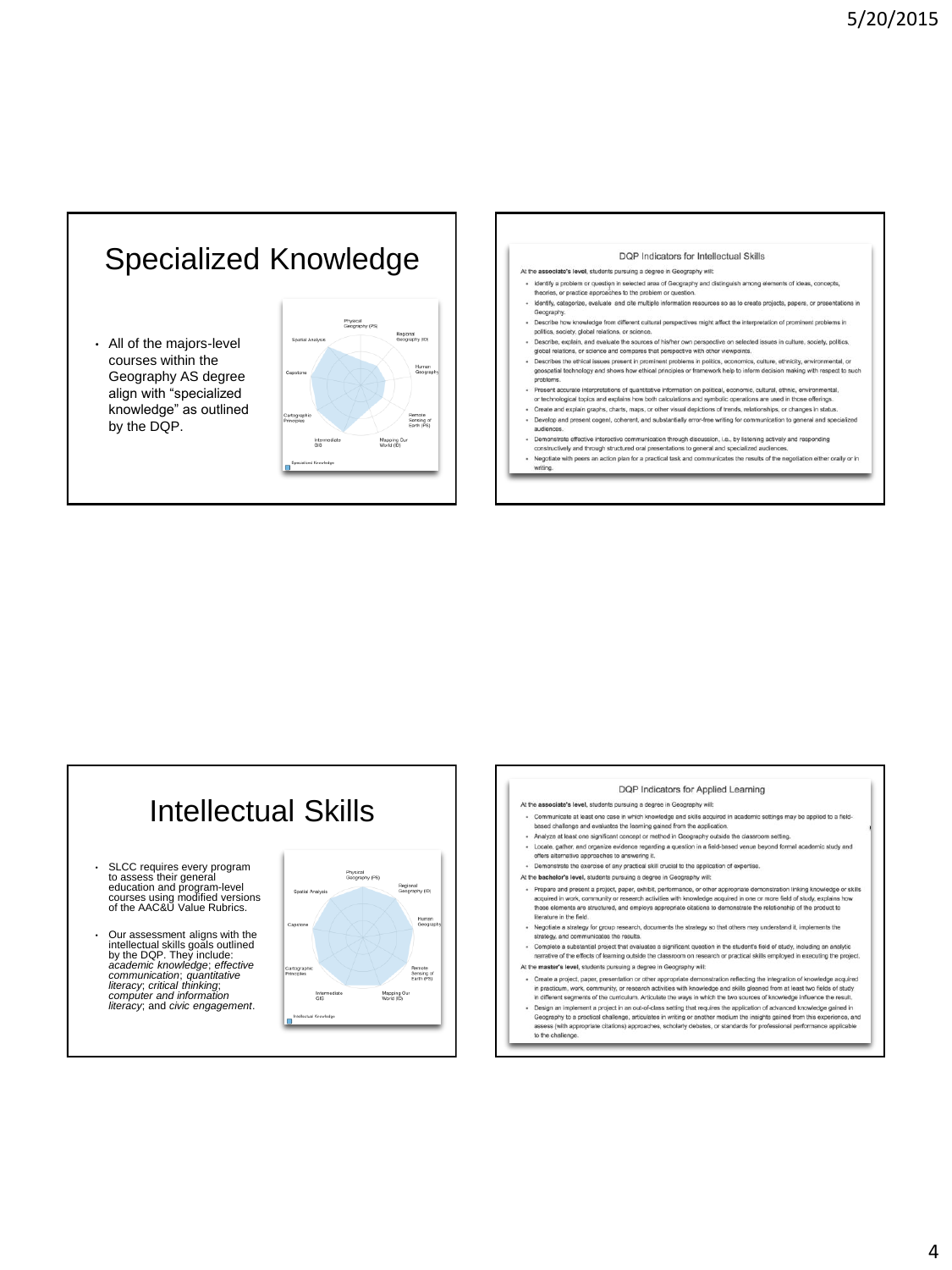# Applied Knowledge

- Applied knowledge within the Geography program indicates the use of geospatial technology is some manner.
- All general education Geography courses using either Google Earth or ArcGIS Online.
- All geospatial technology courses use ArcGIS Desktop.





- Develop a formal proposal, real or hypothetical, to a non-governmental or Geography that the student believes has not been adequately addressed. ntal organization addressing a global challenge in
- At the bachelor's level, students pursuing a degree in Geography will:
- Explain diverse positions, including those representing different cultural, economic, and geographic interests, on a<br>contested public issue, and evaluates the issue in light of both those interests and evidence drawn from scholarship
- . Develop and justify a position on a public issue and relate this position to alternative views held by the public or within the
- Policy privionment.<br>Followers with others in the problem of the problem of the problem of the problem of the problem of the proces<br>Followers with others in diverse profiles and the process, and where applicable, describe t
- weaknesses or une process, and where application, describe the results.<br>Identify a significant issue afforting countries, contrients, or cultures, present quantitative evidence of that challeng<br>through tables, graphs, or m

# Civic and Global Learning

- All Geography-related courses focus on global learning in some manner as outlined by the DQP.
- Few of the geospatial technology courses focus on civic or global learning as outlined by the DQP.
- Curriculum mapping helped the department determine the need for more service learning designated courses.



Geography AS • The following spider is the Civic & Globa<br>Learning restructured Geography AS degree based on the DQP core indicators. Applied<br>Learning • For a 2-year program, is shows overall strength with broad, specialized, intellectual, and applied knowledge and skill sets. • Weakness is still in Civic and Global Learning.